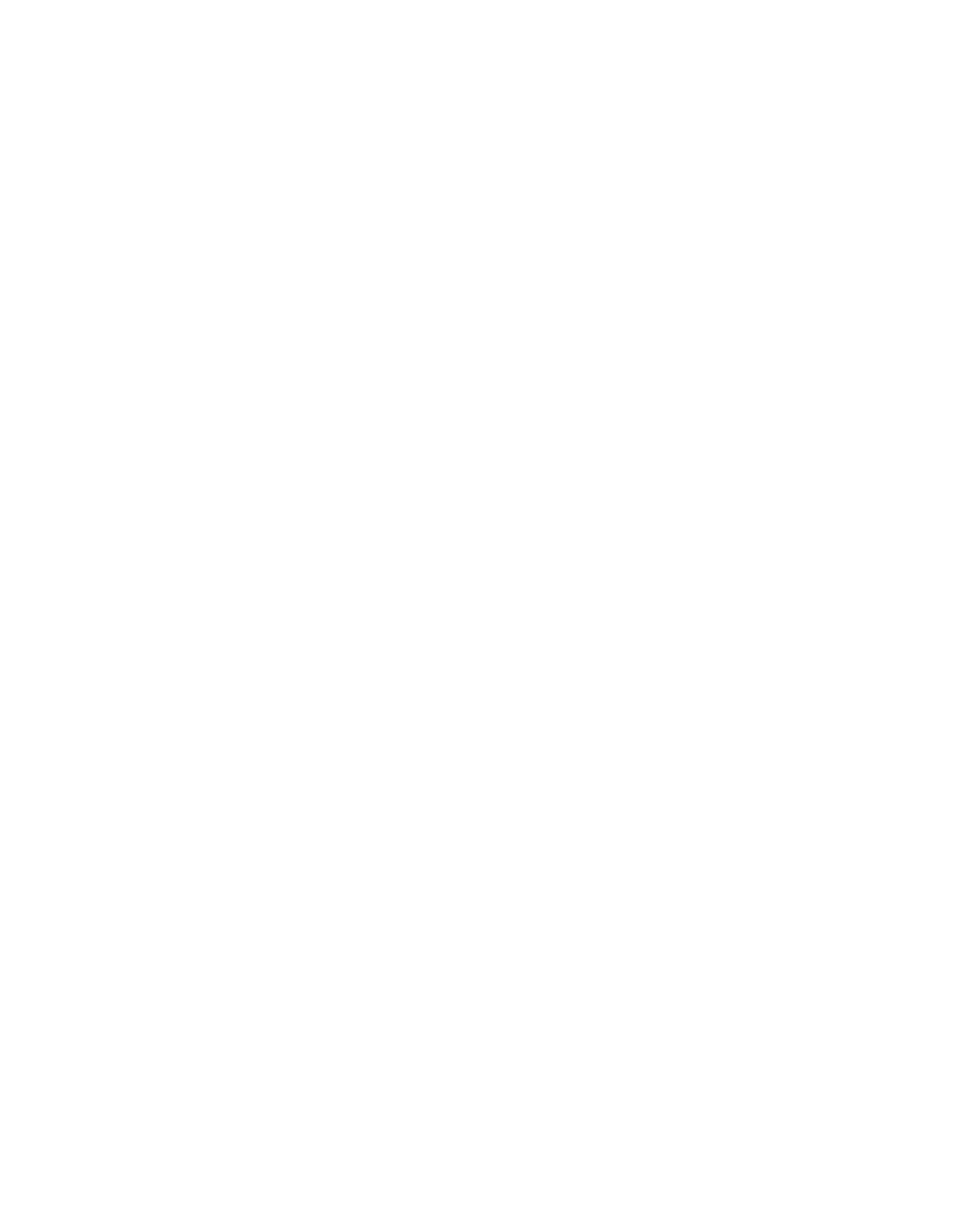#### **SECTION 02050 DEMOLITION AND SALVAGE**

#### <span id="page-2-0"></span>**PART 1 - GENERAL**

### <span id="page-2-1"></span>1.01 SCOPE OF WORK

- A. This section covers the demolition of existing structures, equipment and sitework, and the salvage of existing materials and equipment as set forth herein.
- B. All areas and facilities within the boundaries of the property described in the Notice Inviting Bids are to be demolished as described in Section 3, following. Contractor's work shall not create inconvenience to adjacent property owners, nor shall any adjacent property be disturbed during this contract. Blasting will not be permitted.

#### <span id="page-2-2"></span>**PART 2 - PRODUCTS**

(NONE THIS SECTION)

#### <span id="page-2-3"></span>**PART 3 - EXECUTION**

#### <span id="page-2-4"></span>3.01 STRUCTURE DEMOLITION

All structures within the boundaries of District-owned property shall be demolished and the debris shall be removed from the jobsite.

#### <span id="page-2-5"></span>3.02 PIPING AND EQUIPMENT DEMOLITION

All piping and equipment on the user's side of the respective utility purveyor's meters shall be removed and shall become the property of the Contractor. Contractor is responsible to make proper arrangements with each affected utility prior to disconnection.

#### <span id="page-2-6"></span>3.03 SITEWORK DEMOLITION.

Sitework demolition shall include the removal of all concrete, slabs on grade, driveways, sheds, trees and shrubs within the property boundary.

#### <span id="page-2-7"></span>3.04 SALVAGE

A. All existing materials and equipment shall be removed by the Contractor, shall become the property of the Contractor, and shall be removed from the jobsite.